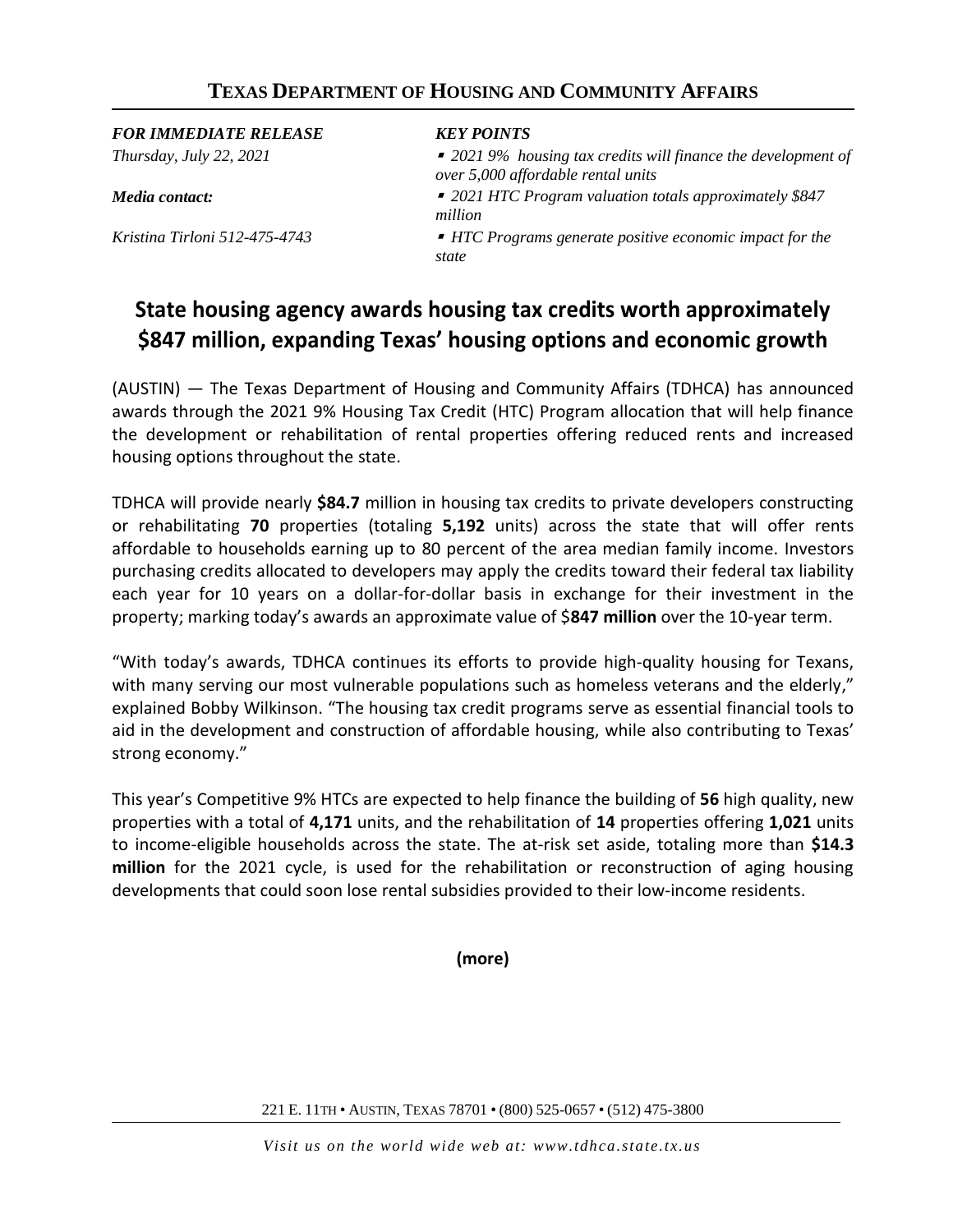The Housing Tax Credit Program, authorized under the Internal Revenue Code, is the state's primary means of directing private capital toward the development of affordable rental housing. Developers use proceeds from the sale of the credits as financing for their property. The credits announced today are designed to cover approximately 70 percent of each property's eligible development costs. In return, the developments charge reduced rents to income eligible Texans.

A list of 2021 9% HTC application awards follow this announcement.

About The Texas Department of Housing and Community Affairs

*The Texas Department of Housing and Community Affairs is committed to expanding fair housing choice and opportunities for Texans through the administration and funding of affordable housing and homeownership opportunities, weatherization, and community-based services with the help of for-profits, nonprofits, and local governments. For more information about fair housing, funding opportunities, or services in your area, please visit [www.tdhca.state.tx.us](http://www.tdhca.state.tx.us/) or the [Learn](http://www.tdhca.state.tx.us/housing-center/fair-housing/index.htm)  [about Fair Housing in Texas](http://www.tdhca.state.tx.us/housing-center/fair-housing/index.htm) page.*

- 30 -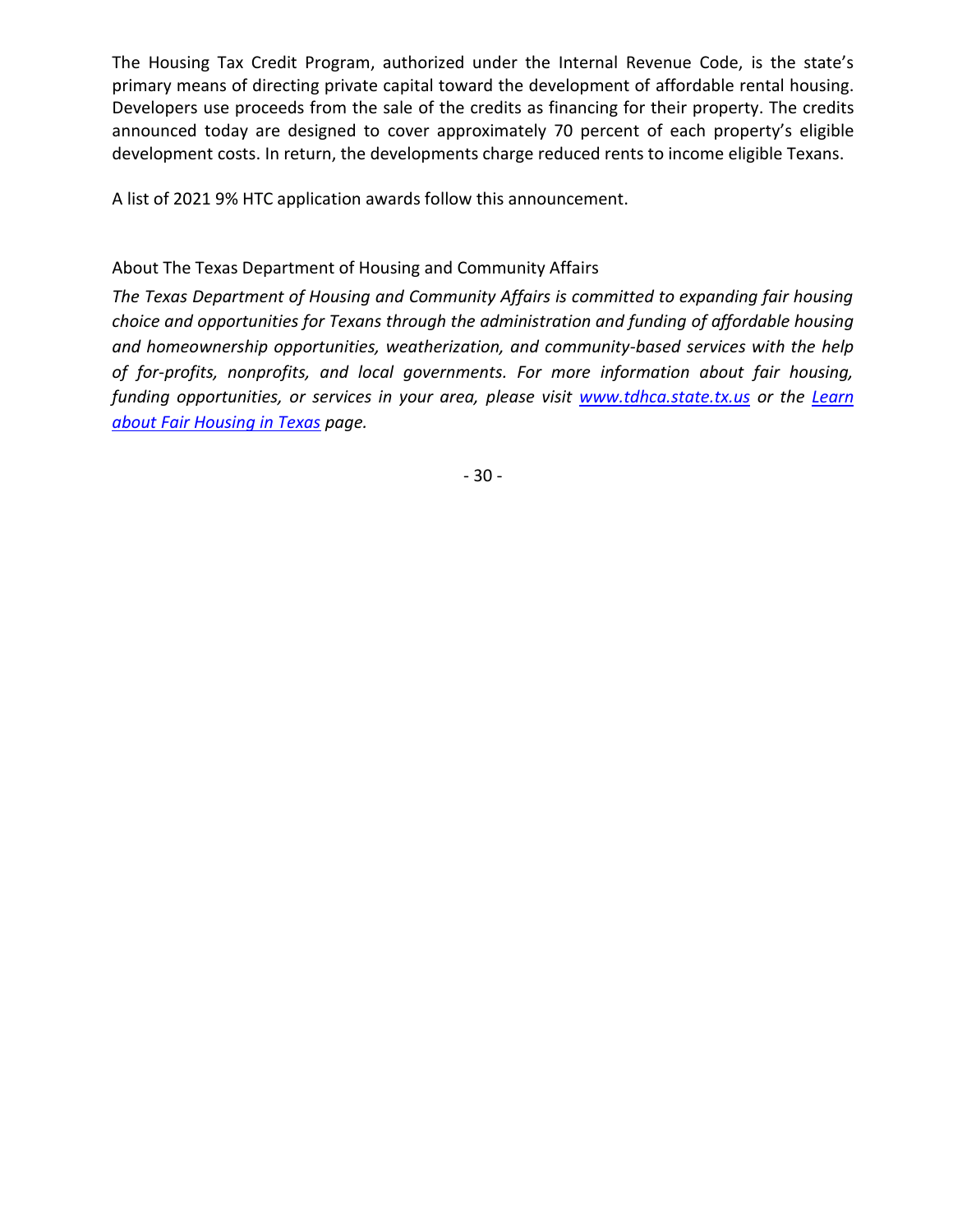

## **Texas Department of Housing / Community Affairs 2021 Competitive (9%) Housing Tax Credit (HTC) Program Award Recommendations**

|                       |                                             | The list of recommended awards is organized by region and subregion. Applicants selecting the At-Risk/USDA Set-Asides are listed first and<br>are organized by final score rather than by region. Detailed information about each Application and instructions regarding how to interpret<br>the information presented here is included in previously posted logs on the Department's website. |                    |                                             |                     | <b>Construction Types:</b><br><b>NC=New Construction</b><br>Recon=Reconstruction |                                                    | <b>Secondary Types:</b><br><b>ADR=Adaptive Reuse</b><br>The review status is reflected as:<br><b>SS=Scattered Site</b> |                                           |                                               |                                     |                                              |                                         |                    |                      |                |  |  |  |  |
|-----------------------|---------------------------------------------|------------------------------------------------------------------------------------------------------------------------------------------------------------------------------------------------------------------------------------------------------------------------------------------------------------------------------------------------------------------------------------------------|--------------------|---------------------------------------------|---------------------|----------------------------------------------------------------------------------|----------------------------------------------------|------------------------------------------------------------------------------------------------------------------------|-------------------------------------------|-----------------------------------------------|-------------------------------------|----------------------------------------------|-----------------------------------------|--------------------|----------------------|----------------|--|--|--|--|
|                       |                                             |                                                                                                                                                                                                                                                                                                                                                                                                |                    |                                             |                     | Rehab=Rehabilitation<br>AcR=Acquisition/Rehabilitation                           |                                                    | <b>AdPh=Additional Phase</b>                                                                                           |                                           | "C" for complete or "UR" for under review     |                                     |                                              |                                         |                    |                      |                |  |  |  |  |
|                       | Version Date: July 22, 2021                 |                                                                                                                                                                                                                                                                                                                                                                                                |                    |                                             |                     |                                                                                  |                                                    |                                                                                                                        |                                           |                                               | PPR = Previous Participation Review |                                              |                                         |                    |                      |                |  |  |  |  |
| nur<br>N              | <b>Development Name</b>                     | <b>Development Address</b>                                                                                                                                                                                                                                                                                                                                                                     | City               | <b>ZIP Code</b><br>County                   | <b>In/Rural</b>     | Type<br><b>nstruction</b>                                                        | larket Rate Units<br>Units<br>Income<br>otal Units | lation<br>= SH)<br>Popul<br>Hsg. =<br>Target<br>(Supp.                                                                 | Recommended<br><b>Award / HTC Request</b> | Loan<br>ë<br><b>Applicant Contact</b><br>Name | Census Tract(s)                     | Scor<br>AC 11.7(1)<br>Possible<br>$\ddot{a}$ | 11.7(1) Part<br>0 TAC 11.7(2)<br>10 TAC | <b>Status</b><br>₹ | Status<br><b>PPR</b> | Status         |  |  |  |  |
|                       | <b>At-Risk Set-Aside</b>                    |                                                                                                                                                                                                                                                                                                                                                                                                |                    |                                             |                     |                                                                                  |                                                    |                                                                                                                        |                                           |                                               |                                     |                                              |                                         |                    |                      |                |  |  |  |  |
| 21228                 | El Jardin                                   | 1114 E Levee St                                                                                                                                                                                                                                                                                                                                                                                | Brownsville        | 78520 Cameron                               | 11 Urban            | X NC<br>$\mathsf{X}$                                                             | 44<br>$\overline{0}$                               | 44 General                                                                                                             | 1,180,840                                 | Carla Mancha                                  | 48061014001 166                     |                                              |                                         | $\mathsf{C}$       | $\mathsf{C}$         | $\mathsf{C}$   |  |  |  |  |
| 21017                 | <b>Hughes House</b>                         | 4830 E. Rosedale Street and 4908 E. Fort Worth                                                                                                                                                                                                                                                                                                                                                 |                    | 76105 Tarrant                               | 3 Urban             | X Recon<br>x                                                                     | 145 65                                             | 210 General                                                                                                            | 2,000,000                                 | Mary-Margaret Lemons                          | 48439103601 164                     |                                              |                                         |                    | $\mathsf{C}$         | $\mathsf{C}$   |  |  |  |  |
| 21117                 | <b>Montrose Valley Apartments</b>           | 2200 Montrose Place                                                                                                                                                                                                                                                                                                                                                                            | Belton             | 76513 Bell                                  | 8 Urban             | X<br>AcR                                                                         | 142 0                                              | 142 General                                                                                                            | 1,452,135                                 | Josefina Garcia                               | 48027021700 164                     |                                              |                                         |                    | C                    | C <sub>1</sub> |  |  |  |  |
| 21176                 | Mill Run                                    | 55 Mill Run Circle                                                                                                                                                                                                                                                                                                                                                                             | Elkhart            | 75839 Anderson                              | 4 Rural             | X<br>AcR                                                                         | 52<br>$\overline{2}$                               | 54 General                                                                                                             | 617,000                                   | Devin Baker                                   | 48001951000 164                     |                                              |                                         |                    | C.                   | C              |  |  |  |  |
| 21118                 | <b>Cherry Village Apartments</b>            | 724 E Avenue N                                                                                                                                                                                                                                                                                                                                                                                 | Belton             | 76513 Bell                                  | 8 Urban             | X<br>AcR                                                                         | 80<br>$\overline{0}$                               | 80 General                                                                                                             | 822,000                                   | Josefina Garcia                               | 48027021500 164                     |                                              |                                         |                    | $\mathsf{C}$         | C <sub>1</sub> |  |  |  |  |
| 21119                 | Cedar Grove Estates I and II                | 1000 S 8th St; 306 W Avenue D                                                                                                                                                                                                                                                                                                                                                                  |                    | Buckholts; Rosebud 76518; 7657 Milam; Falls | 8 Rural             | X<br>AcR                                                                         | 32<br>$\overline{\mathbf{0}}$                      | 32 General                                                                                                             | 352,429                                   | Josefina Garcia                               | 48331950100; 48 164                 |                                              |                                         | C                  | C                    | $\mathsf{C}$   |  |  |  |  |
| 21164                 | <b>Town Oaks Apartments</b>                 | 120 Waters Street                                                                                                                                                                                                                                                                                                                                                                              | Kenedy             | 78119 Karnes                                | 9 Rural             | X<br>AcR                                                                         | 46<br>$\overline{2}$                               | 48 General                                                                                                             | 545,000                                   | Dennis Hoover                                 | 48255970300 164                     |                                              |                                         | C                  | C                    | C <sub>1</sub> |  |  |  |  |
| 21175                 | Wells Manor                                 | 6 Wright Patman Drive / 70 Manor L Wells                                                                                                                                                                                                                                                                                                                                                       |                    | 75976 Cherokee                              | 4 Rural             | X<br>AcR                                                                         | 53<br>$\overline{1}$                               | 54 General                                                                                                             | 646,500                                   | Devin Baker                                   | 48073951100 164                     |                                              |                                         | C<br>UR            | $\mathsf{C}$         | C <sub>1</sub> |  |  |  |  |
| 21185                 | Weslaco Village                             | 1601 S. Bridge Ave.<br>1600 and 1602 Pine Tree Rd.                                                                                                                                                                                                                                                                                                                                             | Weslaco            | 78596 Hidalgo                               | 11 Urban<br>4 Urban | X Recon<br>X<br>X AcR<br>X                                                       | 44<br>- 6<br>120<br>$\overline{\mathbf{0}}$        | 50 General<br>120 General                                                                                              | 1,210,000<br>1,392,854                    | <b>Bradford McMurray</b>                      | 48215022701 164<br>48183000700      | 164                                          |                                         | C                  | C UR<br>$\mathsf{C}$ | $\mathsf{C}$   |  |  |  |  |
| 21220                 | Longview Square<br>William Booth Apartments | 808 Frawley Street                                                                                                                                                                                                                                                                                                                                                                             | Longview           | 75604 Gregg<br>77009 Harris                 | 6 Urban             | X<br>AcR                                                                         | 63<br><sup>1</sup>                                 | 64 Elderly                                                                                                             | 871,608                                   | Miranda Sprague<br><b>Tracey Fine</b>         | 48201210600                         | 163<br>14.0%                                 | 1041 n/a                                | $\mathsf{C}$       | $C$ $C$              |                |  |  |  |  |
| 21148<br>21038        | Houston 150 Bayou Apartments                | Approx. 6970 Portwest Drive                                                                                                                                                                                                                                                                                                                                                                    | Houston<br>Houston | 77024 Harris                                | 6 Urban             | <b>NC</b><br>X                                                                   | 150<br>$\overline{0}$                              | 150 General                                                                                                            | 2,000,000                                 | <b>Mark Rogers</b>                            | 48201510900                         | 163<br>3.5%                                  | 1994 n/a                                | C.                 | $\mathsf{C}$         | $\mathsf{C}$   |  |  |  |  |
| 21157                 | Katy Manor Apartments                       | 5360 East 5th Street                                                                                                                                                                                                                                                                                                                                                                           | Katy               | 77493 Harris                                | 6 Urban             | X<br>AcR                                                                         | 48<br>$\overline{\mathbf{0}}$                      | 48 General                                                                                                             | 476,081                                   | Melissa Baughman                              | 48201542700                         | 163<br>11.7%                                 | 2949 n/a                                | C                  | $C$ $C$              |                |  |  |  |  |
| 21151                 | <b>Colorado City Apartments</b>             | 2330 N. Highway 208                                                                                                                                                                                                                                                                                                                                                                            | Colorado City      | 79512 Mitchell                              | 2 Rural             | X<br>AcR                                                                         | 31<br>1                                            | 32 General                                                                                                             | 312,529                                   | Murray Calhoun<br>2                           | 48335950200                         | 163<br>9.7%                                  | 3934 n/a                                | C.                 | $\mathsf{C}$         | C C            |  |  |  |  |
| 21150                 | <b>Big Lake Seniors Apartments</b>          | 1304 Vicky Street                                                                                                                                                                                                                                                                                                                                                                              | <b>Big Lake</b>    | 76932 Reagan                                | 12 Rural            | X<br>AcR                                                                         | 19<br><sup>1</sup>                                 | 20 Elderly                                                                                                             | 211,841                                   | $\sqrt{2}$<br>Murray Calhoun                  | 48383950100 163 14.8% 4124 n/a      |                                              |                                         | $\mathsf{C}$       | $C$ $C$              |                |  |  |  |  |
|                       | <b>Estimated At-Risk Available</b>          | \$14,377,867                                                                                                                                                                                                                                                                                                                                                                                   |                    |                                             |                     |                                                                                  | <b>Total HTCs Recommended</b>                      |                                                                                                                        | 14,090,817                                |                                               |                                     |                                              |                                         |                    |                      |                |  |  |  |  |
|                       | <b>USDA Set-Aside</b>                       | \$4,135,906                                                                                                                                                                                                                                                                                                                                                                                    |                    |                                             |                     |                                                                                  |                                                    |                                                                                                                        |                                           |                                               |                                     |                                              |                                         |                    |                      |                |  |  |  |  |
| <b>Region 1/Rural</b> |                                             |                                                                                                                                                                                                                                                                                                                                                                                                |                    |                                             |                     |                                                                                  |                                                    |                                                                                                                        |                                           |                                               |                                     |                                              |                                         |                    |                      |                |  |  |  |  |
| 21051                 | Canyon Lofts                                | SEC 13th Ave and 18th St                                                                                                                                                                                                                                                                                                                                                                       | Canyon             | 79015 Randall                               | 1 Rural             | ΝC                                                                               | 65<br>$\overline{7}$                               | 72 Elderly                                                                                                             | 1,079,569                                 | Daniel Sailler                                | 48381021801 166                     |                                              |                                         |                    | $C$ $C$ $C$          |                |  |  |  |  |
|                       | <b>Estimated Amount Available</b>           | \$743,276                                                                                                                                                                                                                                                                                                                                                                                      |                    |                                             |                     |                                                                                  | <b>Total HTCs Recommended</b>                      |                                                                                                                        | 1,079,569                                 |                                               |                                     |                                              |                                         |                    |                      |                |  |  |  |  |
|                       |                                             |                                                                                                                                                                                                                                                                                                                                                                                                |                    |                                             |                     |                                                                                  |                                                    |                                                                                                                        |                                           |                                               |                                     |                                              |                                         |                    |                      |                |  |  |  |  |
|                       | Region 1/Urban                              |                                                                                                                                                                                                                                                                                                                                                                                                |                    |                                             |                     |                                                                                  |                                                    |                                                                                                                        |                                           |                                               |                                     |                                              |                                         |                    |                      |                |  |  |  |  |
| 21235                 | Inn Town Lofts                              | 1202 Main Street                                                                                                                                                                                                                                                                                                                                                                               | Lubbock            | 79401 Lubbock                               | 1 Urban             | <b>NC</b>                                                                        | 56<br>$\mathbf 0$                                  | 56 General                                                                                                             | 1,270,819                                 | <b>Matthew Rieger</b>                         | 48303000700 172                     |                                              |                                         |                    | $C$ $C$ $C$          |                |  |  |  |  |
|                       | <b>Estimated Amount Available</b>           | \$1,289,463                                                                                                                                                                                                                                                                                                                                                                                    |                    |                                             |                     |                                                                                  | <b>Total HTCs Recommended</b>                      |                                                                                                                        | 1,270,819                                 |                                               |                                     |                                              |                                         |                    |                      |                |  |  |  |  |
| <b>Region 2/Rural</b> |                                             |                                                                                                                                                                                                                                                                                                                                                                                                |                    |                                             |                     |                                                                                  |                                                    |                                                                                                                        |                                           |                                               |                                     |                                              |                                         |                    |                      |                |  |  |  |  |
| 21116                 | Sweetwater Station                          | 1105 E. Broadway Ave. & 212 Bawcc Sweetwater                                                                                                                                                                                                                                                                                                                                                   |                    | 79556 Nolan                                 | 2 Rural             | NC.                                                                              | 52<br>$\overline{0}$                               | 52 Elderly                                                                                                             | 900,000                                   | <b>Brian Kimes</b>                            | 48353950200 164                     |                                              |                                         |                    | $C$ $C$ $C$          |                |  |  |  |  |
|                       | <b>Estimated Amount Available</b>           | \$600,000                                                                                                                                                                                                                                                                                                                                                                                      |                    |                                             |                     |                                                                                  | <b>Total HTCs Recommended</b>                      |                                                                                                                        | 900,000                                   |                                               |                                     |                                              |                                         |                    |                      |                |  |  |  |  |
|                       | Region 2/Urban                              |                                                                                                                                                                                                                                                                                                                                                                                                |                    |                                             |                     |                                                                                  |                                                    |                                                                                                                        |                                           |                                               |                                     |                                              |                                         |                    |                      |                |  |  |  |  |
| 21104                 | Heritage at Abilene                         | 1101 S 9th St                                                                                                                                                                                                                                                                                                                                                                                  | Abilene            | 79602 Taylor                                | 2 Urban             | NC.                                                                              | 29<br>$\overline{\mathbf{0}}$                      | 29 Elderly                                                                                                             | 600,000                                   | Matt Gillam                                   | 48441011900 172                     |                                              |                                         |                    | $C$ $C$ $C$          |                |  |  |  |  |
|                       | <b>Estimated Amount Available</b>           | \$639,787                                                                                                                                                                                                                                                                                                                                                                                      |                    |                                             |                     |                                                                                  | <b>Total HTCs Recommended</b>                      |                                                                                                                        | 600,000                                   |                                               |                                     |                                              |                                         |                    |                      |                |  |  |  |  |
| <b>Region 3/Rural</b> |                                             |                                                                                                                                                                                                                                                                                                                                                                                                |                    |                                             |                     |                                                                                  |                                                    |                                                                                                                        |                                           |                                               |                                     |                                              |                                         |                    |                      |                |  |  |  |  |
| 21158                 | Juniper Pointe Apartments                   | SW of Village Dr and CR 151                                                                                                                                                                                                                                                                                                                                                                    | Kaufman            | 75142 Kaufman                               | 3 Rural             | NC                                                                               | 54 18                                              | 72 General                                                                                                             | 910,554                                   | Justin Zimmerman                              | 48257051202 165                     |                                              |                                         |                    | $C$ $C$ $C$          |                |  |  |  |  |
|                       | <b>Estimated Amount Available</b>           | \$615,524                                                                                                                                                                                                                                                                                                                                                                                      |                    |                                             |                     |                                                                                  | <b>Total HTCs Recommended</b>                      |                                                                                                                        | 910,554                                   |                                               |                                     |                                              |                                         |                    |                      |                |  |  |  |  |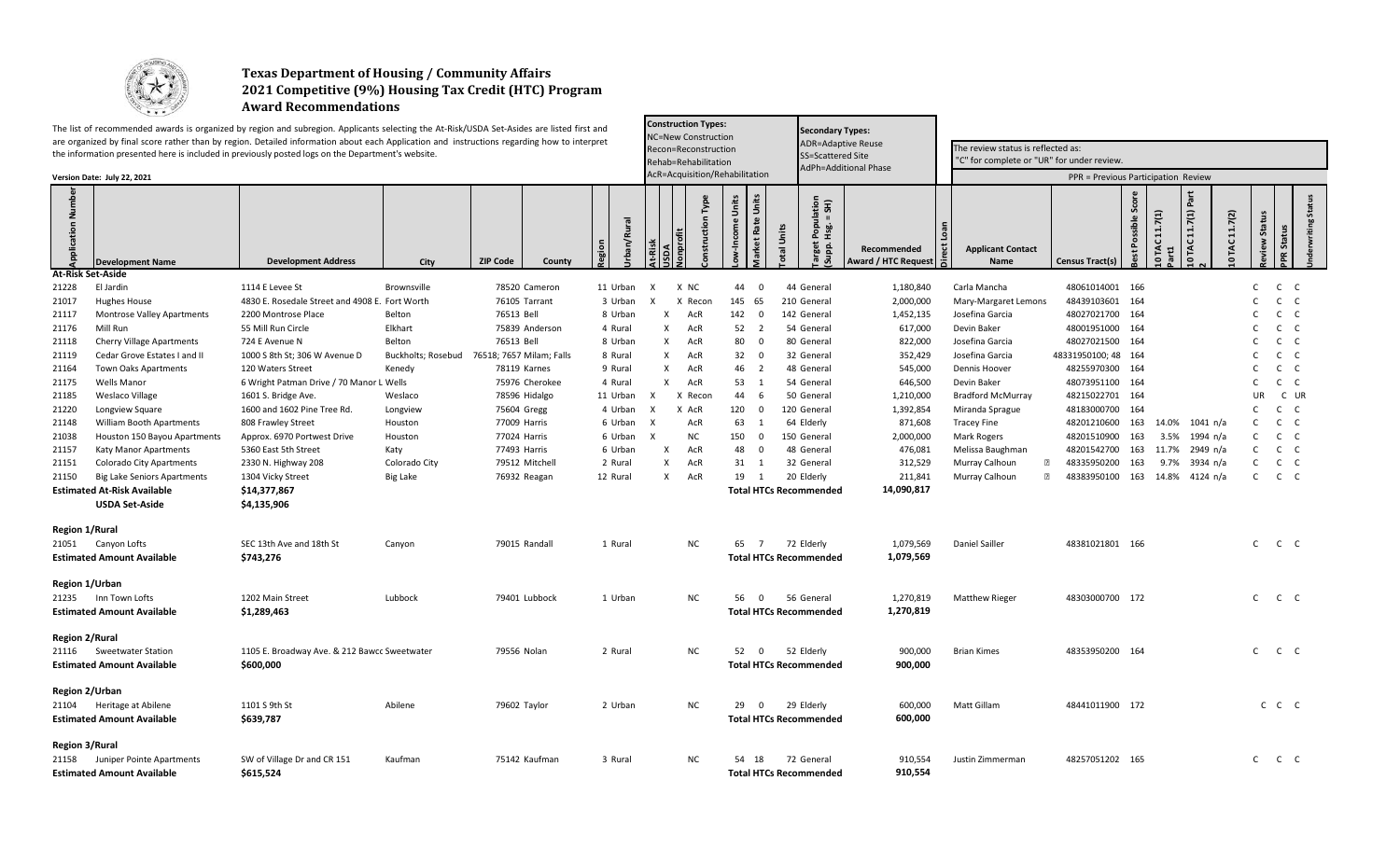| <b>Application Numb</b> | <b>Development Name</b>                                           | <b>Development Address</b>                                               | <b>City</b>             | <b>ZIP Code</b><br>County | Jrban/Rural | Type      | <b>Market Rate Units</b><br>Units<br>Income | : Population<br>Hsg. = SH)<br>otal Units<br>larget<br>غ<br>آ | Recommended<br>Award / HTC Request<br>宗 | ີ ຄ <sup>ອ</sup><br>ë<br><b>Applicant Contact</b><br>Name | Census Tract(s) | Part<br>Score<br>11.7(1)<br>0 TAC 11.7(2)<br>11.7(1)<br>sible<br>å,<br><b>IAC</b><br>TAC<br>$\circ$ | Status<br>teview | Status<br>ρĸ      | Status<br>aniting |
|-------------------------|-------------------------------------------------------------------|--------------------------------------------------------------------------|-------------------------|---------------------------|-------------|-----------|---------------------------------------------|--------------------------------------------------------------|-----------------------------------------|-----------------------------------------------------------|-----------------|-----------------------------------------------------------------------------------------------------|------------------|-------------------|-------------------|
| <b>Region 3/Urban</b>   |                                                                   |                                                                          |                         |                           |             |           |                                             |                                                              |                                         |                                                           |                 |                                                                                                     |                  |                   |                   |
| 21081                   | Kiva East                                                         | SWQ East Side Ave and S Fitzhugh A Dallas                                |                         | 75226 Dallas              | 3 Urban     | NC.       | 71 16                                       | 87 General                                                   | 1,500,000                               | Lisa Stephens                                             |                 | 48113001502 172 Highest Scoring CRP                                                                 | C                | $C$ $C$           |                   |
| 21145                   |                                                                   | Mariposa Apartment Homes at Comi 4.5 Acres Near the NEC of Communi Plano |                         | 75024 Collin              | 3 Urban     | <b>NC</b> | 108<br>72                                   | 180 Elderly                                                  | 1,500,000                               | <b>Stuart Shaw</b>                                        | 48085031656 172 |                                                                                                     | C                | $C$ $C$           |                   |
| 21087                   | The Versia                                                        | NWC Grove St and S Story Rd                                              | Irving                  | 75060 Dallas              | 3 Urban     | <b>NC</b> | 78<br>$\mathbf 0$                           | 78 Elderly                                                   | 1,500,000                               | Sally Gaskin                                              | 48113015306 172 |                                                                                                     | C.               | $C$ $C$           |                   |
| 21136                   | Oaklawn Place                                                     | 5717-5725 Sadler Circle                                                  | Dallas                  | 75235 Dallas              | 3 Urban     | X NC      | 84<br>$\overline{\mathbf{0}}$               | 84 Elderly                                                   | 1,448,770                               | Victor Smeltz                                             | 48113000406 171 |                                                                                                     | C.               | C UR              |                   |
| 21015                   | <b>Embree Eastside</b>                                            | 1010 State Hwy 66                                                        | Garland                 | 75040 Dallas              | 3 Urban     | NC.       | 80 27                                       | 107 General                                                  | 1,495,914                               | Thomas E. Huth                                            | 48113018203 171 |                                                                                                     | C                | C<br>$\mathsf{C}$ |                   |
| 21208                   | Parmore Jupiter Road                                              | SWQ of E Parker Rd and Jupiter Rd Plano                                  |                         | 75074 Collin              | 3 Urban     | <b>NC</b> | 80 20                                       | 100 Elderly                                                  | 1,411,815                               | Payton Mayes                                              | 48085032012 171 |                                                                                                     | C.               | $C$ $C$           |                   |
| 21093                   | Parkside on Carrier                                               | 1217 S. Carrier Parkway                                                  | <b>Grand Prairie</b>    | 75051 Dallas              | 3 Urban     | <b>NC</b> | 38<br>$\overline{\mathbf{0}}$               | 38 Elderly                                                   | 782,000                                 | <b>Brian Kimes</b>                                        | 48113016201 171 |                                                                                                     | C.               | $C$ $C$           |                   |
| 21004                   | Skyline at Cedar Crest                                            | 2720 East Kiest Blvd                                                     | Dallas                  | 75216 Dallas              | 3 Urban     | X NC      | 85 22                                       | 107 General                                                  | 1,500,000                               | Eleanor M.C. Fanning                                      | 48113008603 171 |                                                                                                     | C.               | $C$ $C$           |                   |
| 21053                   | Reserve at Shiloh                                                 | 1102 N Shiloh Road                                                       | Garland                 | 75042 Dallas              | 3 Urban     | ΝC        | 74 32                                       | 106 General                                                  | 1,260,000                               | <b>Brian McGeady</b>                                      | 48113018900 171 |                                                                                                     | $\epsilon$       | $C$ $C$           |                   |
| 21061                   | Magnolia Lofts                                                    | 300 E Magnolia Avenue                                                    | Fort Worth              | 76104 Tarrant             | 3 Urban     | <b>NC</b> | 60 7                                        | 67 General                                                   | 1,500,000                               | Jason Arechiga                                            | 48439123500 171 |                                                                                                     | C                | $C$ $C$           |                   |
| 21078                   | Clifton Riverside                                                 | 2400 Block of E Belknap St                                               | Fort Worth              | 76111 Tarrant             | 3 Urban     | <b>NC</b> | 79 15                                       | 94 General                                                   | 1,500,000                               | Matt Gillam                                               | 48439101202 163 |                                                                                                     | UR               | C UR              |                   |
| 21139                   | Cypress Creek Apartment Homes at I 11520 North Central Expressway |                                                                          | Dallas                  | 75243 Dallas              | 3 Urban     | NC        | 103 86                                      | 189 General                                                  | 1,500,000                               | Zachary Krochtengel                                       | 48113007805 155 |                                                                                                     | C                | C UR              |                   |
|                         | <b>Estimated Amount Available</b>                                 | \$16,899,634                                                             | Elderly Max \$6,962,073 |                           |             |           |                                             | <b>Total HTCs Recommended</b>                                | 16,898,499                              |                                                           |                 |                                                                                                     |                  |                   |                   |
|                         |                                                                   |                                                                          |                         |                           |             |           |                                             |                                                              |                                         |                                                           |                 |                                                                                                     |                  |                   |                   |
| <b>Region 4/Rural</b>   |                                                                   |                                                                          |                         |                           |             |           |                                             |                                                              |                                         |                                                           |                 |                                                                                                     |                  |                   |                   |
| 21054                   | Reserve at Palestine                                              | 3310 S. Loop 256                                                         | Palestine               | 75801 Anderson            | 4 Rural     | ΝC        | 80<br>$\overline{\mathbf{0}}$               | 80 Elderly                                                   | 1,260,000                               | <b>Brian McGeady</b>                                      | 48001950901 167 |                                                                                                     | $\mathsf{C}$     | $C$ $C$           |                   |
|                         | <b>Estimated Amount Available</b>                                 | \$1,435,491                                                              |                         |                           |             |           |                                             | <b>Total HTCs Recommended</b>                                | 1,260,000                               |                                                           |                 |                                                                                                     |                  |                   |                   |
|                         |                                                                   |                                                                          |                         |                           |             |           |                                             |                                                              |                                         |                                                           |                 |                                                                                                     |                  |                   |                   |
| <b>Region 4/Urban</b>   |                                                                   |                                                                          |                         | 75605 Gregg               | 4 Urban     |           |                                             |                                                              |                                         |                                                           | 48183000200 168 |                                                                                                     | $\mathsf{C}$     | $C$ $C$           |                   |
| 21101                   | <b>Longview Crossing</b>                                          | SWQ E Hawkins Pkwy and Good She Longview                                 |                         |                           |             | NC        | 60<br>$\mathbf 0$                           | 60 Elderly                                                   | 976,694<br>976,694                      | Michael Fogel                                             |                 |                                                                                                     |                  |                   |                   |
|                         | <b>Estimated Amount Available</b>                                 | \$1,389,125                                                              |                         |                           |             |           |                                             | <b>Total HTCs Recommended</b>                                |                                         |                                                           |                 |                                                                                                     |                  |                   |                   |
| <b>Region 5/Rural</b>   |                                                                   |                                                                          |                         |                           |             |           |                                             |                                                              |                                         |                                                           |                 |                                                                                                     |                  |                   |                   |
| 21032                   | Royal Gardens Lufkin                                              | Approximately 110 Harmony Hill Dri Lufkin                                |                         | 75901 Angelina            | 5 Rural     | ΝC        | 72 8                                        | 80 General                                                   | 1,069,042                               | Noor Jooma                                                | 48005000800 167 |                                                                                                     | $\mathsf{C}$     | $C$ $C$           |                   |
|                         | <b>Estimated Amount Available</b>                                 | \$1,084,599                                                              |                         |                           |             |           |                                             | <b>Total HTCs Recommended</b>                                | 1,069,042                               |                                                           |                 |                                                                                                     |                  |                   |                   |
|                         |                                                                   |                                                                          |                         |                           |             |           |                                             |                                                              |                                         |                                                           |                 |                                                                                                     |                  |                   |                   |
| <b>Region 5/Urban</b>   |                                                                   |                                                                          |                         |                           |             |           |                                             |                                                              |                                         |                                                           |                 |                                                                                                     |                  |                   |                   |
| 21033                   | <b>Beaumont Pioneer Crossing</b>                                  | Approx. 9449 US-287 South                                                | Beaumont                | 77708 Jefferson           | 5 Urban     | NC        | 72 10                                       | 82 General                                                   | 984,000                                 | Noor Jooma                                                | 48245000101 139 |                                                                                                     | C                | $C$ $C$           |                   |
|                         | <b>Estimated Amount Available</b>                                 | \$1,001,516                                                              |                         |                           |             |           |                                             | <b>Total HTCs Recommended</b>                                | 984,000                                 |                                                           |                 |                                                                                                     |                  |                   |                   |
|                         |                                                                   |                                                                          |                         |                           |             |           |                                             |                                                              |                                         |                                                           |                 |                                                                                                     |                  |                   |                   |
| <b>Region 6/Rural</b>   |                                                                   |                                                                          |                         |                           |             |           |                                             |                                                              |                                         |                                                           |                 |                                                                                                     |                  |                   |                   |
| 21003                   | <b>Tomball Senior Village</b>                                     | SEC of Medical Complex Drive and S Tomball                               |                         | 77377 Harris              | 6 Rural     | X NC      | 50<br>- 9                                   | 59 Elderly                                                   | 900,000                                 | JOT Couch                                                 | 48201555501 167 |                                                                                                     | C                | $C$ $C$           |                   |
|                         | <b>Estimated Amount Available</b>                                 | \$600,000                                                                |                         |                           |             |           |                                             | <b>Total HTCs Recommended</b>                                | 900,000                                 |                                                           |                 |                                                                                                     |                  |                   |                   |
| <b>Region 6/Urban</b>   |                                                                   |                                                                          |                         |                           |             |           |                                             |                                                              |                                         |                                                           |                 |                                                                                                     |                  |                   |                   |
| 21006                   | Westheimer Garden Villas                                          | 5811 Winsome Lane                                                        | Houston                 | 77057 Harris              | 6 Urban     | X NC      | 82 3                                        | 85 Elderly                                                   | 1,500,000                               | Russ Michaels                                             |                 | 48201432001 171 Highest Scoring CRP                                                                 | C.               | $C$ $C$           |                   |
| 21100                   | <b>Hawthorn Terrace</b>                                           | Approximately 3103 Hayes Road                                            | Houston                 | 77082 Harris              | 6 Urban     | NC.       | 79 11                                       | 90 Elderly                                                   | 1,500,000                               | J. Steve Ford                                             | 48201452100 171 |                                                                                                     | C.               | $C$ $C$           |                   |
| 21020                   | Huntington at Bay Area                                            | SE corner of Bay Area Blvd & Seawol Houston                              |                         | 77058 Harris              | 6 Urban     | NC.       | 88 60                                       | 148 Elderly                                                  | 1,500,000                               | Mark Musemeche                                            | 48201341100 171 |                                                                                                     | $\mathsf{C}$     | $C$ $C$           |                   |
| 21292                   | Campanile on Minimax                                              | SEC of Minimax Dr. & West Loop 61( Houston                               |                         | 77008 Harris              | 6 Urban     | <b>NC</b> | 93 24                                       | 117 Elderly                                                  | 1,500,000                               | Les Kilday                                                | 48201511001 171 |                                                                                                     | C                | $C$ $C$           |                   |
| 21264                   | Acadia Terrace                                                    | Appr. 6002 Rogerdale                                                     | Houston                 | 77072 Harris              | 6 Urban     | ΝC        | 79 41                                       | 120 General                                                  | 1,500,000                               | J. Steve Ford                                             | 48201452300 171 |                                                                                                     | $\mathsf{C}$     | $C$ $C$           |                   |
| 21035                   | <b>Manson Place</b>                                               | SWQ of Reeves Steet & Scott Street Houston                               |                         | 77004 Harris              | 6 Urban     | ΝC        | 74 2                                        | 76 General                                                   | 1,500,000                               | Scott Puffer                                              | 48201312400 171 |                                                                                                     | C                | $C$ $C$           |                   |
| 21132                   | OST Lofts                                                         | 5520 Old Spanish Trail                                                   | Houston                 | 77023 Harris              | 6 Urban     | NC.       | 109 21                                      | 130 General                                                  | 1,500,000                               | Donna Rickenbacker                                        | 48201311800 170 |                                                                                                     | C                | $C$ $C$           |                   |
| 21245                   | The Rushmore                                                      | 800 Highway 6 South                                                      | Houston                 | 77079 Harris              | 6 Urban     | ΝC        | 85 16                                       | 101 General                                                  | 1,500,000                               | <b>Randy Rieger</b>                                       | 48201454400 168 |                                                                                                     | C                | $C$ $C$           |                   |
| 21026                   | Vista at Park Place                                               | NWQ of Park Place Blvd. and Juniper Houston                              |                         | 77087 Harris              | 6 Urban     | ΝC        | 62 7                                        | 69 General                                                   | 1,500,000                               | Dan Wilson                                                | 48201332900 168 |                                                                                                     | C                | $C$ $C$           |                   |
| 21131                   | Boulevard 61                                                      | 6101 Richmond Avenue                                                     | Houston                 | 77057 Harris              | 6 Urban     | NC        | 90 10                                       | 100 General                                                  | 1,500,000                               | X Janine Sisak                                            | 48201432702 165 |                                                                                                     | $\mathsf{C}$     | $C$ $C$           |                   |
|                         | <b>Estimated Amount Available</b>                                 | \$15,550,905                                                             | Elderly Max \$6,585,808 |                           |             |           |                                             | <b>Total HTCs Recommended</b>                                | 15,000,000                              |                                                           |                 |                                                                                                     |                  |                   |                   |
|                         |                                                                   |                                                                          |                         |                           |             |           |                                             |                                                              |                                         |                                                           |                 |                                                                                                     |                  |                   |                   |
| <b>Region 7/Rural</b>   |                                                                   |                                                                          |                         |                           |             |           |                                             |                                                              |                                         |                                                           |                 |                                                                                                     |                  |                   |                   |
|                         | 21177 Carver Ridge Apartments                                     | SEQ County Road 137 and County Rc Hutto                                  |                         | 78634 Williamson          | 7 Rural     | NC.       | 48 12                                       | 60 General                                                   | 900,000                                 | Justin Zimmerman                                          | 48491020809 164 |                                                                                                     |                  | $C$ $C$ $C$       |                   |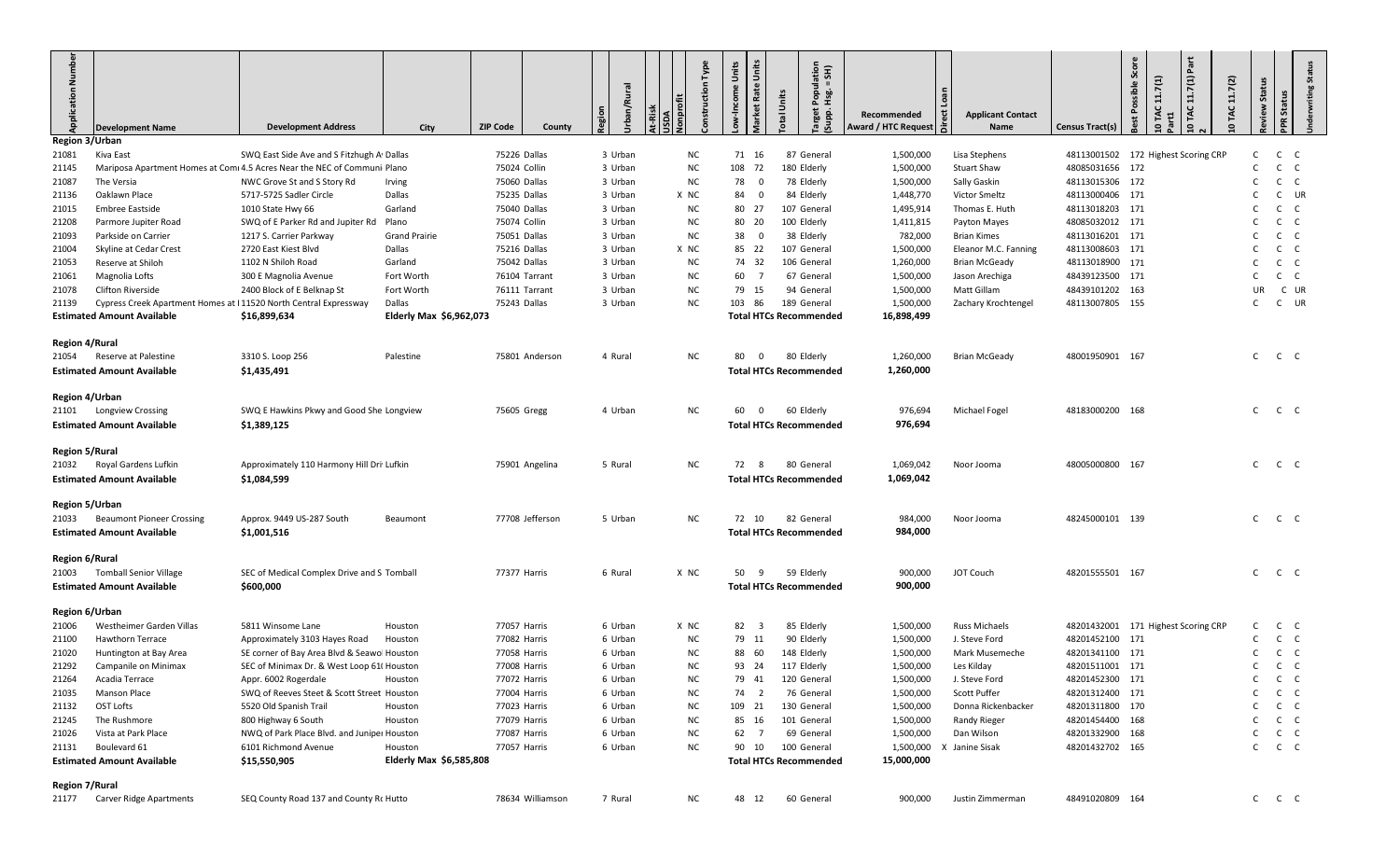| <b>Development Name</b>           | <b>Development Address</b> | City | <b>ZIP Code</b> | County | - 흑<br>ഄ | . .<br>147<br>500<br>ப் ப |  |                               | $\Rightarrow$<br>$\overline{a}$<br>$\overline{u}$ | Recommended<br>Award / HTC Request   능 | <b>Applicant Contact</b><br>Name | Census Tract(s) | v, | $\overline{\phantom{0}}$ | -<br>Ē |  |
|-----------------------------------|----------------------------|------|-----------------|--------|----------|---------------------------|--|-------------------------------|---------------------------------------------------|----------------------------------------|----------------------------------|-----------------|----|--------------------------|--------|--|
| <b>Estimated Amount Available</b> | \$600,000                  |      |                 |        |          |                           |  | <b>Total HTCs Recommended</b> |                                                   | 900,000                                |                                  |                 |    |                          |        |  |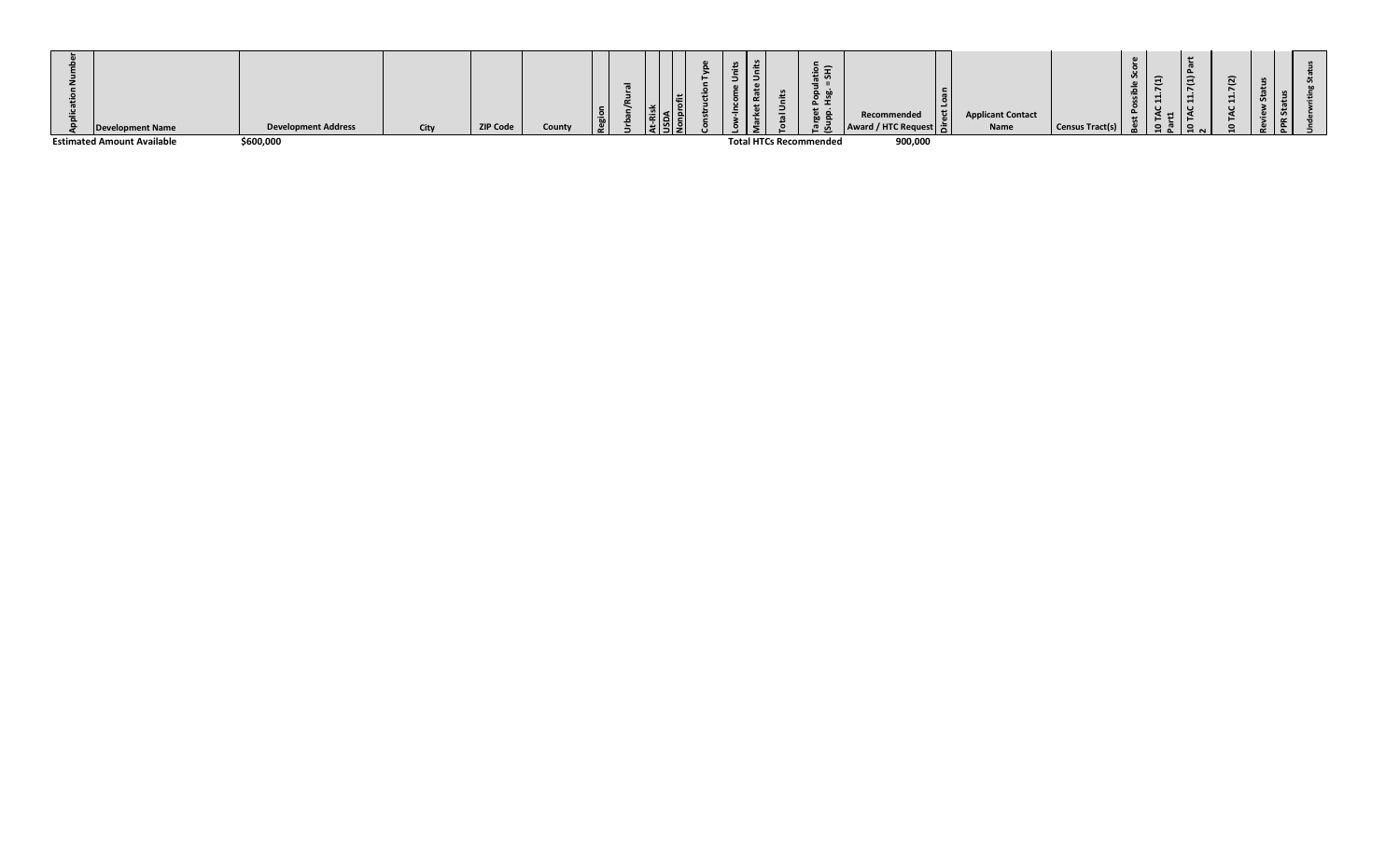| Numb<br>pplication<br><b>Development Name</b>                                                    | <b>Development Address</b>                                         | City                    | <b>ZIP Code</b> | County | rban/Rural |           | struction Type | Income Units | Units<br>arket Rate     | Units<br>otal | ulation<br>= SH)<br>호 동<br>ທັ                | Recommended<br>Award / HTC Request | <b>Applicant Contact</b><br>Name | Census Tract(s) | Score<br>Possible<br>ëst | (11.7(1)<br>TAC | 11.7(1) Part<br>$\circ$ | TAC 11.7(2) | Status<br>eview | atus<br>5    | <b>Inderwriting Status</b> |
|--------------------------------------------------------------------------------------------------|--------------------------------------------------------------------|-------------------------|-----------------|--------|------------|-----------|----------------|--------------|-------------------------|---------------|----------------------------------------------|------------------------------------|----------------------------------|-----------------|--------------------------|-----------------|-------------------------|-------------|-----------------|--------------|----------------------------|
| Region 7/Urban<br>21070<br>Saison North                                                          | 10010 N Capital of Texas Hwy                                       | Austin                  | 78759 Travis    |        | 7 Urban    | <b>NC</b> |                | 82           | - 34                    |               | 116 General                                  | 1,500,000                          | Megan Lasch                      | 48453001753 172 |                          |                 |                         |             | C               | $\mathsf{C}$ | $\mathsf{C}$               |
| 21075<br>June West                                                                               | NWC W Koenig Ln and Grover Ave                                     | Austin                  | 78756 Travis    |        | 7 Urban    | <b>NC</b> |                | 80           | $\mathbf 0$             |               | 80 General                                   | 1,500,000                          | Lisa Stephens                    | 48453001505 171 |                          |                 |                         |             |                 | $\mathsf{C}$ | C                          |
| <b>Parker Apartments</b><br>21063                                                                | 2105 Parker Lane                                                   | Austin                  | 78741 Travis    |        | 7 Urban    | X NC      |                | 135          | $\overline{\mathbf{0}}$ | 135 General   |                                              | 1,500,000                          | <b>Walter Moreau</b>             | 48453002315 171 |                          |                 |                         |             | $\mathsf{C}$    | $\mathsf{C}$ | $\mathsf{C}$               |
| <b>Estimated Amount Available</b>                                                                | \$4,438,365                                                        | Elderly Max \$1,646,633 |                 |        |            |           |                |              |                         |               | <b>Total HTCs Recommended</b>                | 4,500,000                          |                                  |                 |                          |                 |                         |             |                 |              |                            |
| <b>Region 8/Rural</b>                                                                            |                                                                    |                         |                 |        |            |           |                |              |                         |               |                                              |                                    |                                  |                 |                          |                 |                         |             |                 |              |                            |
| <b>Estimated Amount Available</b>                                                                | \$724,159                                                          |                         |                 |        |            |           |                |              |                         |               | <b>Total HTCs Recommended</b>                |                                    |                                  |                 |                          |                 |                         |             |                 |              |                            |
| <b>Region 8/Urban</b>                                                                            |                                                                    |                         |                 |        |            |           |                |              |                         |               |                                              |                                    |                                  |                 |                          |                 |                         |             |                 |              |                            |
| Paige Estates<br>21121                                                                           | 826 South 11th Street                                              | Waco                    | 76706 McLennan  |        | 8 Urban    | <b>NC</b> |                | 64           | - 0                     |               | 64 Elderly                                   | 1,122,000                          | <b>Brian Kimes</b>               | 48309000400 169 |                          |                 |                         |             |                 | $\mathsf{C}$ | $\mathsf{C}$               |
| Freedom's Path at Waco<br>21024                                                                  | 4800 Memorial Drive, Buildings 19, 2 Waco                          |                         | 76711 Mclennan  |        | 8 Urban    |           | X NC/ADR       | 34           | $\overline{0}$          | 34 SH         |                                              | 454,000                            | Craig Taylor                     | 48309004300 168 |                          |                 |                         |             |                 | $\mathsf{C}$ | UR                         |
| <b>Cypress Creek Temple</b><br>21318<br><b>Estimated Amount Available</b>                        | SWC of West Adams Avenue and So Temple<br>\$2,356,371              |                         | 76502 Bell      |        | 8 Urban    | <b>NC</b> |                | 90           | 90                      |               | 180 General<br><b>Total HTCs Recommended</b> | 1,500,000<br>3,076,000             | <b>Stuart Shaw</b>               | 48027020300 51  |                          |                 |                         |             | C.              | $\mathsf{C}$ | UR                         |
| <b>Region 9/Rural</b>                                                                            |                                                                    |                         |                 |        |            |           |                |              |                         |               |                                              |                                    |                                  |                 |                          |                 |                         |             |                 |              |                            |
| The Reserves at Holdsworth<br>21114                                                              | NWQ Paschal Ave and Holdsworth D Kerrville                         |                         | 78028 Kerr      |        | 9 Rural    | <b>NC</b> |                | 32           | $\overline{4}$          |               | 36 General                                   | 900,000                            | X Matt Gillam                    | 48265960500 163 |                          |                 |                         |             | $\mathsf{C}$    | $C$ $C$      |                            |
| <b>Estimated Amount Available</b>                                                                | \$600,000                                                          |                         |                 |        |            |           |                |              |                         |               | <b>Total HTCs Recommended</b>                | 900,000                            |                                  |                 |                          |                 |                         |             |                 |              |                            |
| <b>Region 9/Urban</b>                                                                            |                                                                    |                         |                 |        |            |           |                |              |                         |               |                                              |                                    |                                  |                 |                          |                 |                         |             |                 |              |                            |
| Village at Perrin Beitel<br>21187                                                                | 2611 NE Loop 410                                                   | San Antonio             | 78217 Bexar     |        | 9 Urban    | X NC      |                | 80           | 12                      |               | 92 General                                   | 1,500,000                          | <b>Brad McMurray</b>             | 48029121204 172 |                          |                 |                         |             | C.              | $\mathsf{C}$ | $\mathsf{C}$               |
| Snowden Apartments<br>21289                                                                      | 7223 Snowden Road                                                  | San Antonio             | 78240 Bexar     |        | 9 Urban    | X NC      |                | 135          | $\overline{\mathbf{0}}$ | 135 Elderly   |                                              | 1,500,000                          | <b>Timothy Alcott</b>            | 48029181504 172 |                          |                 |                         |             |                 | $\mathsf{C}$ | $\mathsf{C}$               |
| <b>Fiesta Trails</b><br>21064                                                                    | 12485 W Interstate 10                                              | San Antonio             | 78230 Bexar     |        | 9 Urban    | X NC      |                | 60           | $\overline{\mathbf{0}}$ |               | 60 General                                   | 1,500,000                          | Jason Arechiga                   | 48029181813 172 |                          |                 |                         |             | C               | $C$ $C$      |                            |
| <b>Estimated Amount Available</b>                                                                | \$5,643,097                                                        | Elderly Max \$2,429,353 |                 |        |            |           |                |              |                         |               | <b>Total HTCs Recommended</b>                | 4,500,000                          |                                  |                 |                          |                 |                         |             |                 |              |                            |
| <b>Region 10/Rural</b><br><b>FishPond at Alice</b><br>21290<br><b>Estimated Amount Available</b> | Approx. 300 & 320 E 3rd Street<br>\$724,159                        | Alice                   | 78332 Jim Wells |        | 10 Rural   | <b>NC</b> |                | 67           | 2                       |               | 69 Elderly<br><b>Total HTCs Recommended</b>  | 1,008,202<br>1,008,202             | David Fournier                   | 48249950400 165 |                          |                 |                         |             | C               | $\mathsf{C}$ | UR                         |
| Region 10/Urban                                                                                  |                                                                    |                         |                 |        |            |           |                |              |                         |               |                                              |                                    |                                  |                 |                          |                 |                         |             |                 |              |                            |
| Palms at Blucher Park<br>21186<br><b>Estimated Amount Available</b>                              | 209 S. Carancahua & 209, 217, 223, . Corpus Christi<br>\$1,404,274 |                         | 78401 Nueces    |        | 10 Urban   | X NC      |                | 72 0         |                         |               | 72 General<br><b>Total HTCs Recommended</b>  | 1,500,000<br>1,500,000             | <b>Bradford McMurray</b>         | 48355006400 167 |                          |                 |                         |             | $C$ $C$ $C$     |              |                            |
| Region 11/Rural                                                                                  |                                                                    |                         |                 |        |            |           |                |              |                         |               |                                              |                                    |                                  |                 |                          |                 |                         |             |                 |              |                            |
| Del Rio Lofts<br>21052<br><b>Estimated Amount Available</b>                                      | Newton Dr approx 500' east of Dods Del Rio<br>\$1,021,204          |                         | 78840 Val Verde |        | 11 Rural   | <b>NC</b> |                | 55           | 6                       |               | 61 General<br><b>Total HTCs Recommended</b>  | 1,006,603<br>1,006,603             | Daniel Sailler                   | 48465950400 167 |                          |                 |                         |             | $C$ $C$ $C$     |              |                            |
| Region 11/Urban                                                                                  |                                                                    |                         |                 |        |            |           |                |              |                         |               |                                              |                                    |                                  |                 |                          |                 |                         |             |                 |              |                            |
| Uvalde Villas<br>21039                                                                           | Uvalde Ave. (east of S 10th St.)                                   | McAllen                 | 78503 Hidalgo   |        | 11 Urban   | <b>NC</b> |                | 96           | - 6                     | 102 General   |                                              | 1,500,000                          | Steve Lollis                     | 48215021202 170 |                          |                 |                         |             | $C$ $C$ $C$     |              |                            |
| 21048<br>Price Lofts                                                                             | 54 South Price Road                                                | Brownsville             | 78521 Cameron   |        | 11 Urban   | ΝC        |                | 81           | $\overline{7}$          |               | 88 General                                   | 1,500,000                          | Jake Mooney                      | 48061013104 170 |                          |                 |                         |             | $C$ $C$ $C$     |              |                            |
| 21274<br>Avanti Legacy Violet Parc                                                               | 4601 N. McColl St.                                                 | McAllen                 | 78504 Hidalgo   |        | 11 Urban   | <b>NC</b> |                | 80           | $\overline{4}$          |               | 84 Elderly                                   | 1,500,000                          | Enrique Flores, IV               | 48215020901 170 |                          |                 |                         |             | $\mathsf{C}$    | $C$ $C$      |                            |
| Dahlia Villas<br>21069                                                                           | 409 W. Sam Houston Blvd.                                           | Pharr                   | 78577 Hidalgo   |        | 11 Urban   | <b>NC</b> |                | 102 18       |                         | 120 General   |                                              | 1,500,000                          | Steve Lollis                     | 48215021404 169 |                          |                 |                         |             |                 | $C$ $C$ $C$  |                            |
| <b>Estimated Amount Available</b>                                                                | \$6,447,814                                                        |                         |                 |        |            |           |                |              |                         |               | <b>Total HTCs Recommended</b>                | 6,000,000                          |                                  |                 |                          |                 |                         |             |                 |              |                            |
| <b>Region 12/Rural</b>                                                                           |                                                                    |                         |                 |        |            |           |                |              |                         |               |                                              |                                    |                                  |                 |                          |                 |                         |             |                 |              |                            |
| <b>Estimated Amount Available</b>                                                                | \$600,000                                                          |                         |                 |        |            |           |                |              |                         |               | <b>Total HTCs Recommended</b>                |                                    |                                  |                 |                          |                 |                         |             |                 |              |                            |
| Region 12/Urban                                                                                  |                                                                    |                         |                 |        |            |           |                |              |                         |               |                                              |                                    |                                  |                 |                          |                 |                         |             |                 |              |                            |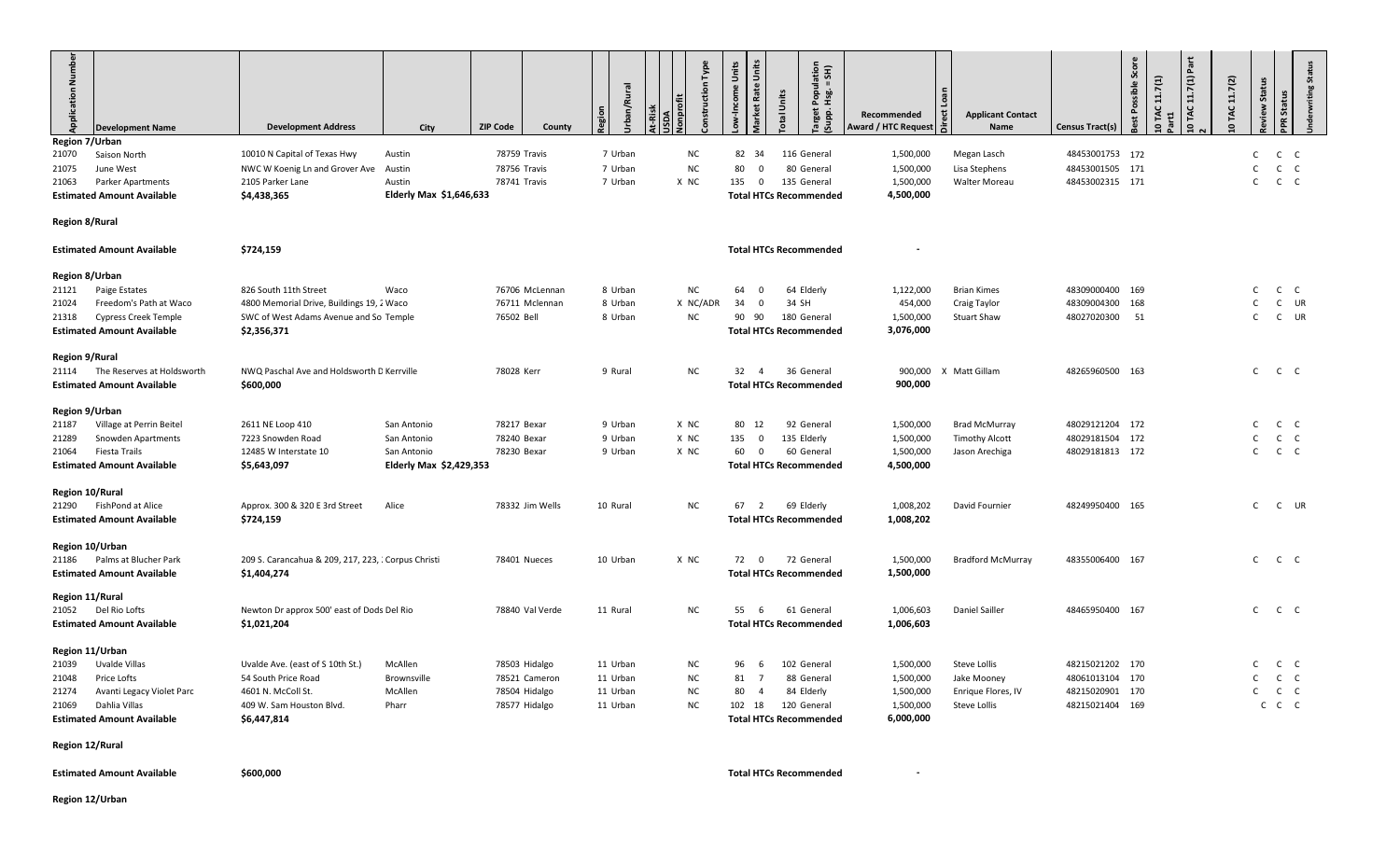|       | <b>Development Name</b>           | <b>Development Address</b>                       | City | <b>ZIP Code</b> | County | .__ä     | ۾ ۽ |    | $\Rightarrow$<br><u>_ທ</u>    | Recommended<br>Award / HTC Request   능 | <b>Applicant Contact</b><br>Name | <b>Census Tract(s)</b> | $\overline{\phantom{0}}$ |             |  |
|-------|-----------------------------------|--------------------------------------------------|------|-----------------|--------|----------|-----|----|-------------------------------|----------------------------------------|----------------------------------|------------------------|--------------------------|-------------|--|
| 21113 | San Angelo Crossing               | NWQ Northwest Dr and W Houston San Angelo        |      | 76901 Tom Green |        | 12 Urban |     |    | 36 General                    | 612,000                                | Michael Fogel                    | 48451001101 165        |                          | $C$ $C$ $C$ |  |
| 21317 | San Angelo Terrace                | W side of Appaloosa Trail, S of Hwy I San Angelo |      | 76904 Tom Green |        | 12 Urban |     | 58 | 72 General                    | 1,328,167                              | Michael Fogel                    | 48451001707 139        |                          | $C$ $C$ $C$ |  |
|       | <b>Estimated Amount Available</b> | \$903,082                                        |      |                 |        |          |     |    | <b>Total HTCs Recommended</b> | 1,940,167                              |                                  |                        |                          |             |  |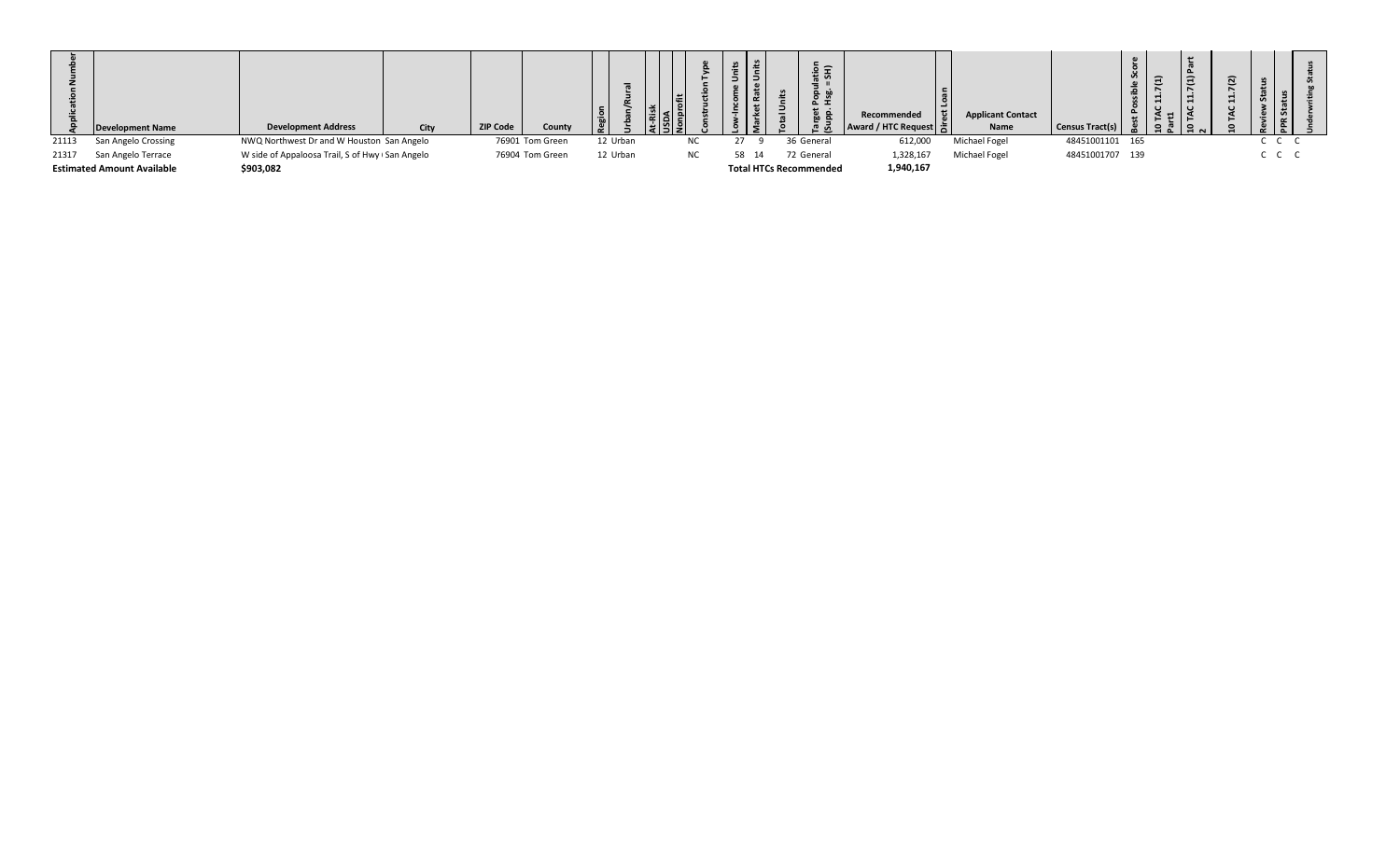| Region 13/Rural | <b>Development Name</b>                                                                            | <b>Development Address</b>                                                      | City                 | <b>ZIP Code</b><br>County      | $\overline{5}$<br>$\propto$<br>Region | e,          | Units<br>tion<br>SH)<br>∍<br>Units<br>Bard<br>Pop<br>č<br>ىد<br>$\overline{\phantom{a}}$<br>Target<br>(Supp.<br>$\overline{\phantom{0}}$ | Recommended<br>Award / HTC Request  | <b>Applicant Contact</b><br>Name | <b>Census Tract(s)</b>             | core<br>$\mathbf{a}$<br>7(1)<br>7(1)<br>es<br>H<br>$\overline{ }$<br>।<br>स्ट<br>ပ<br>$\sim$<br>$\ddot{ }$<br>$2\overline{a}$ | 1.7(2)<br><b>i</b><br>PPR Status<br><b>in</b><br>$\overline{ }$<br>TAC<br>$\circ$ |
|-----------------|----------------------------------------------------------------------------------------------------|---------------------------------------------------------------------------------|----------------------|--------------------------------|---------------------------------------|-------------|------------------------------------------------------------------------------------------------------------------------------------------|-------------------------------------|----------------------------------|------------------------------------|-------------------------------------------------------------------------------------------------------------------------------|-----------------------------------------------------------------------------------|
| 21283           | <b>Hemley Palms</b><br><b>Estimated Amount Available</b>                                           | 230 Hemley Road<br>\$600,000                                                    | Vinton               | 79821 El Paso                  | 13 Rural                              | NC          | 48<br>48 General<br>$\Omega$<br><b>Total HTCs Recommended</b>                                                                            | 900,000<br>900,000                  | R.L. Bowling, IV                 | 48141010221 145                    |                                                                                                                               | $C$ $C$ $C$                                                                       |
| 21130<br>21166  | Region 13/Urban<br>Sun Pointe<br><b>Mountain View Estates</b><br><b>Estimated Amount Available</b> | 4647 Maxwell Ave<br>approx 350 feet in the NWQ of Justic El Paso<br>\$2,497,591 | El Paso              | 79904 El Paso<br>79938 El Paso | 13 Urban<br>13 Urban                  | X AcR<br>NC | 146 General<br>146<br>80 General<br>80<br><b>Total HTCs Recommended</b>                                                                  | 1,230,369<br>1,291,260<br>2,521,629 | Tom Deloye<br>Roy Lopez          | 48141000404 157<br>48141010339 152 |                                                                                                                               | $C$ $C$ $C$<br>UR C UR                                                            |
|                 | <b>Estimated Total Available</b>                                                                   | \$84,777,689                                                                    | <b>Applications:</b> | 70                             |                                       |             | <b>Total Amount Recommended:</b>                                                                                                         | 84,229,742                          |                                  |                                    |                                                                                                                               |                                                                                   |